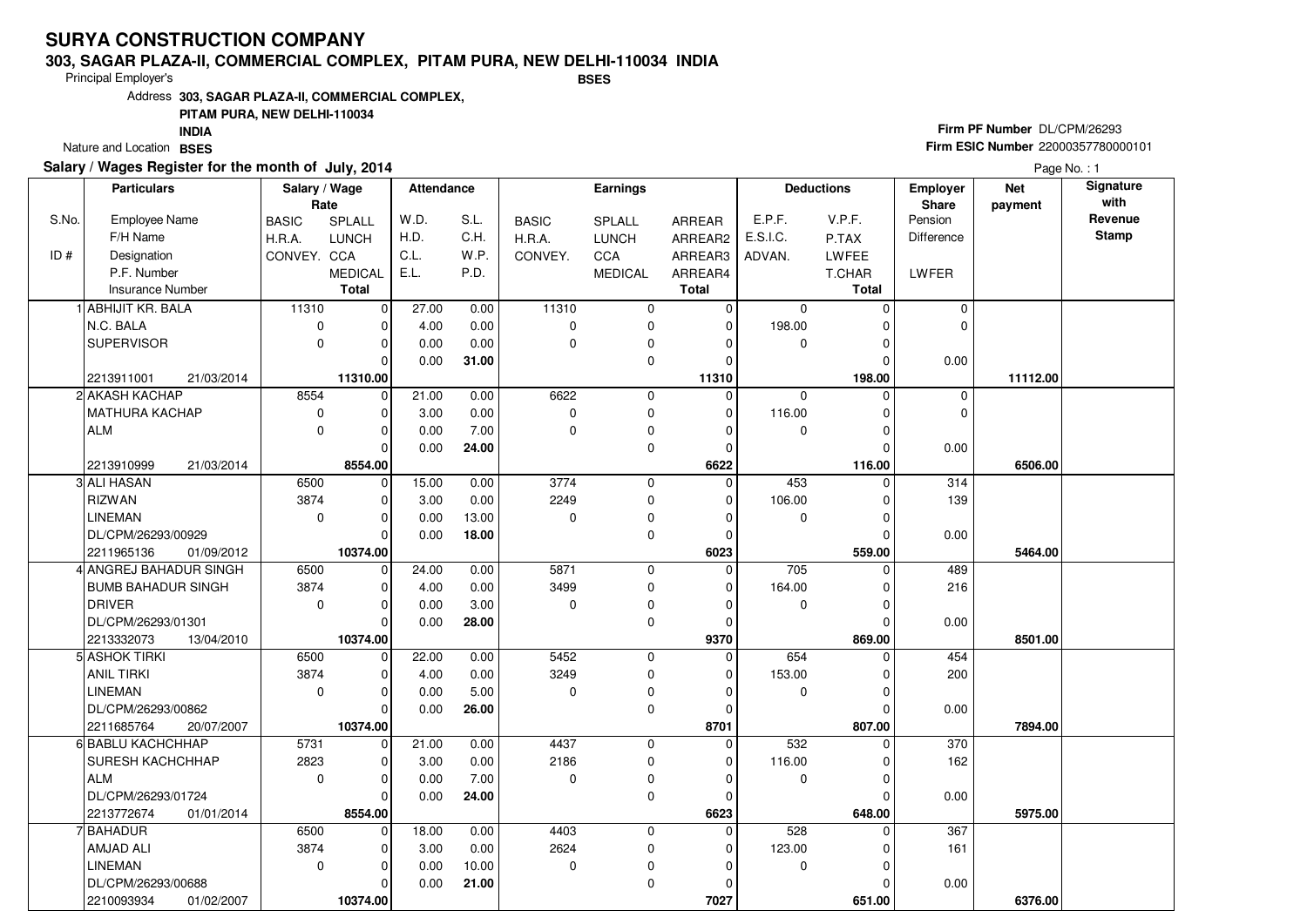### **303, SAGAR PLAZA-II, COMMERCIAL COMPLEX, PITAM PURA, NEW DELHI-110034 INDIABSES**

Principal Employer's

Address**303, SAGAR PLAZA-II, COMMERCIAL COMPLEX,**

### **PITAM PURA, NEW DELHI-110034**

Nature and Location BSES **INDIA**

### **Salary / Wages Register for the month of July, 2014**

## **Firm PF Number** DL/CPM/26293 **Firm ESIC Number** 22000357780000101

|       | <b>Particulars</b>       | Salary / Wage<br>Rate |                | Attendance |       |              | <b>Earnings</b> |                |             | <b>Deductions</b> | <b>Employer</b><br>Share | <b>Net</b><br>payment | Signature<br>with |
|-------|--------------------------|-----------------------|----------------|------------|-------|--------------|-----------------|----------------|-------------|-------------------|--------------------------|-----------------------|-------------------|
| S.No. | Employee Name            | <b>BASIC</b>          | SPLALL         | W.D.       | S.L.  | <b>BASIC</b> | SPLALL          | ARREAR         | E.P.F.      | V.P.F.            | Pension                  |                       | Revenue           |
|       | F/H Name                 | H.R.A.                | <b>LUNCH</b>   | H.D.       | C.H.  | H.R.A.       | <b>LUNCH</b>    | ARREAR2        | E.S.I.C.    | P.TAX             | Difference               |                       | <b>Stamp</b>      |
| ID#   | Designation              | CONVEY. CCA           |                | C.L.       | W.P.  | CONVEY.      | CCA             | ARREAR3        | ADVAN.      | <b>LWFEE</b>      |                          |                       |                   |
|       | P.F. Number              |                       | <b>MEDICAL</b> | E.L.       | P.D.  |              | <b>MEDICAL</b>  | ARREAR4        |             | T.CHAR            | LWFER                    |                       |                   |
|       | Insurance Number         |                       | <b>Total</b>   |            |       |              |                 | <b>Total</b>   |             | <b>Total</b>      |                          |                       |                   |
|       | 8 BASHANTI LAL           | 6500                  | $\overline{0}$ | 24.00      | 0.00  | 5871         | 0               | 0              | 705         | $\Omega$          | 489                      |                       |                   |
|       | <b>RAM LAL</b>           | 3874                  | 0              | 4.00       | 0.00  | 3499         | 0               | $\mathbf 0$    | 164.00      | O                 | 216                      |                       |                   |
|       | <b>DRIVER</b>            | $\mathbf 0$           | 0              | 0.00       | 3.00  | 0            | 0               | 0              | 0           | 0                 |                          |                       |                   |
|       | DL/CPM/26293/01412       |                       | $\Omega$       | 0.00       | 28.00 |              | 0               | $\Omega$       |             | O                 | 0.00                     |                       |                   |
|       | 2213549967<br>01/12/2010 |                       | 10374.00       |            |       |              |                 | 9370           |             | 869.00            |                          | 8501.00               |                   |
|       | 9 CHHOTU TIGGA           | 5731                  | $\overline{0}$ | 19.00      | 0.00  | 4067         | 0               | $\Omega$       | 488         | $\Omega$          | 339                      |                       |                   |
|       | LT. BUDHU TIGGA          | 2823                  | $\Omega$       | 3.00       | 0.00  | 2003         | 0               | $\Omega$       | 107.00      | ŋ                 | 149                      |                       |                   |
|       | <b>ALM</b>               | 0                     | $\Omega$       | 0.00       | 9.00  | $\mathbf 0$  | 0               | $\Omega$       | 0           | O                 |                          |                       |                   |
|       | DL/CPM/26293/01871       |                       | $\Omega$       | 0.00       | 22.00 |              | 0               | $\Omega$       |             | O                 | 0.00                     |                       |                   |
|       | 2213896452<br>22/01/2014 |                       | 8554.00        |            |       |              |                 | 6070           |             | 595.00            |                          | 5475.00               |                   |
|       | 10 DEVENDRA              | 5731                  | $\overline{0}$ | 22.00      | 0.00  | 4807         | 0               | $\mathbf 0$    | 577         | $\Omega$          | 400                      |                       |                   |
|       | <b>KRISHAN DEV</b>       | 2823                  | 0              | 4.00       | 0.00  | 2368         | 0               | $\mathbf 0$    | 126.00      | 0                 | 177                      |                       |                   |
|       | <b>ALM</b>               | $\mathbf 0$           | $\Omega$       | 0.00       | 5.00  | $\Omega$     | 0               | $\Omega$       | $\mathbf 0$ | $\Omega$          |                          |                       |                   |
|       | DL/CPM/26293/01759       |                       | $\mathbf 0$    | 0.00       | 26.00 |              | 0               | $\Omega$       |             |                   | 0.00                     |                       |                   |
|       | 2213830456<br>12/06/2013 |                       | 8554.00        |            |       |              |                 | 7175           |             | 703.00            |                          | 6472.00               |                   |
|       | 11 DHARMENDER KUMAR      | 5731                  | $\overline{0}$ | 22.00      | 0.00  | 4807         | 0               | $\Omega$       | 577         | $\Omega$          | 400                      |                       |                   |
|       | RAMBACHAN DAS            | 2823                  | $\Omega$       | 4.00       | 0.00  | 2368         | 0               | $\Omega$       | 126.00      |                   | 177                      |                       |                   |
|       | <b>ALM</b>               | $\mathbf 0$           | $\Omega$       | 0.00       | 5.00  | $\Omega$     | 0               | $\Omega$       | 0           | ŋ                 |                          |                       |                   |
|       | DL/CPM/26293/01715       |                       | $\Omega$       | 0.00       | 26.00 |              | 0               | $\mathbf 0$    |             |                   | 0.00                     |                       |                   |
|       | 2213760916<br>16/11/2013 |                       | 8554.00        |            |       |              |                 | 7175           |             | 703.00            |                          | 6472.00               |                   |
|       | 12 GANGADHAR GOPE        | 5731                  | $\mathbf 0$    | 21.00      | 0.00  | 4622         | 0               | $\mathbf 0$    | 555         | $\Omega$          | 385                      |                       |                   |
|       | LT SURESH GOPE           | 2823                  | $\Omega$       | 4.00       | 0.00  | 2277         | 0               | $\Omega$       | 121.00      |                   | 170                      |                       |                   |
|       | <b>ALM</b>               | $\mathbf 0$           | 0              | 0.00       | 6.00  | $\Omega$     | 0               | 0              | 0           | 0                 |                          |                       |                   |
|       | DL/CPM/26293/01716       |                       | $\Omega$       | 0.00       | 25.00 |              | 0               | $\Omega$       |             |                   | 0.00                     |                       |                   |
|       | 2213760926<br>01/10/2012 |                       | 8554.00        |            |       |              |                 | 6899           |             | 676.00            |                          | 6223.00               |                   |
|       | 13 GOURA BIRUWA          | 8554                  | $\mathbf 0$    | 24.00      | 0.00  | 7726         | 0               | $\overline{0}$ | $\Omega$    | $\Omega$          | $\mathbf 0$              |                       |                   |
|       | RANJIT BIRUWA            | $\mathbf 0$           | $\Omega$       | 4.00       | 0.00  | $\mathbf 0$  | 0               | $\Omega$       | 136.00      | O                 | $\Omega$                 |                       |                   |
|       | <b>ALM</b>               | 0                     | $\mathbf 0$    | 0.00       | 3.00  | $\Omega$     | 0               | $\Omega$       | 0           |                   |                          |                       |                   |
|       |                          |                       | $\Omega$       | 0.00       | 28.00 |              | 0               | $\Omega$       |             | ∩                 | 0.00                     |                       |                   |
|       | 2213907325<br>10/03/2014 |                       | 8554.00        |            |       |              |                 | 7726           |             | 136.00            |                          | 7590.00               |                   |
|       | 14 JAKIR HUSAN           | 6500                  | $\Omega$       | 21.00      | 0.00  | 5032         | 0               | $\overline{0}$ | 604         |                   | 419                      |                       |                   |
|       | ABDUL SAMAD              | 3874                  | 0              | 3.00       | 0.00  | 2999         | 0               | $\Omega$       | 141.00      |                   | 185                      |                       |                   |
|       | <b>LINEMAN</b>           | $\mathbf 0$           | 0              | 0.00       | 7.00  | $\mathbf 0$  | 0               | $\Omega$       | 0           |                   |                          |                       |                   |
|       | DL/CPM/26293/01318       |                       | 0              | 0.00       | 24.00 |              | 0               | ŋ              |             |                   | 0.00                     |                       |                   |
|       | 2213466860<br>10/09/2013 |                       | 10374.00       |            |       |              |                 | 8031           |             | 745.00            |                          | 7286.00               |                   |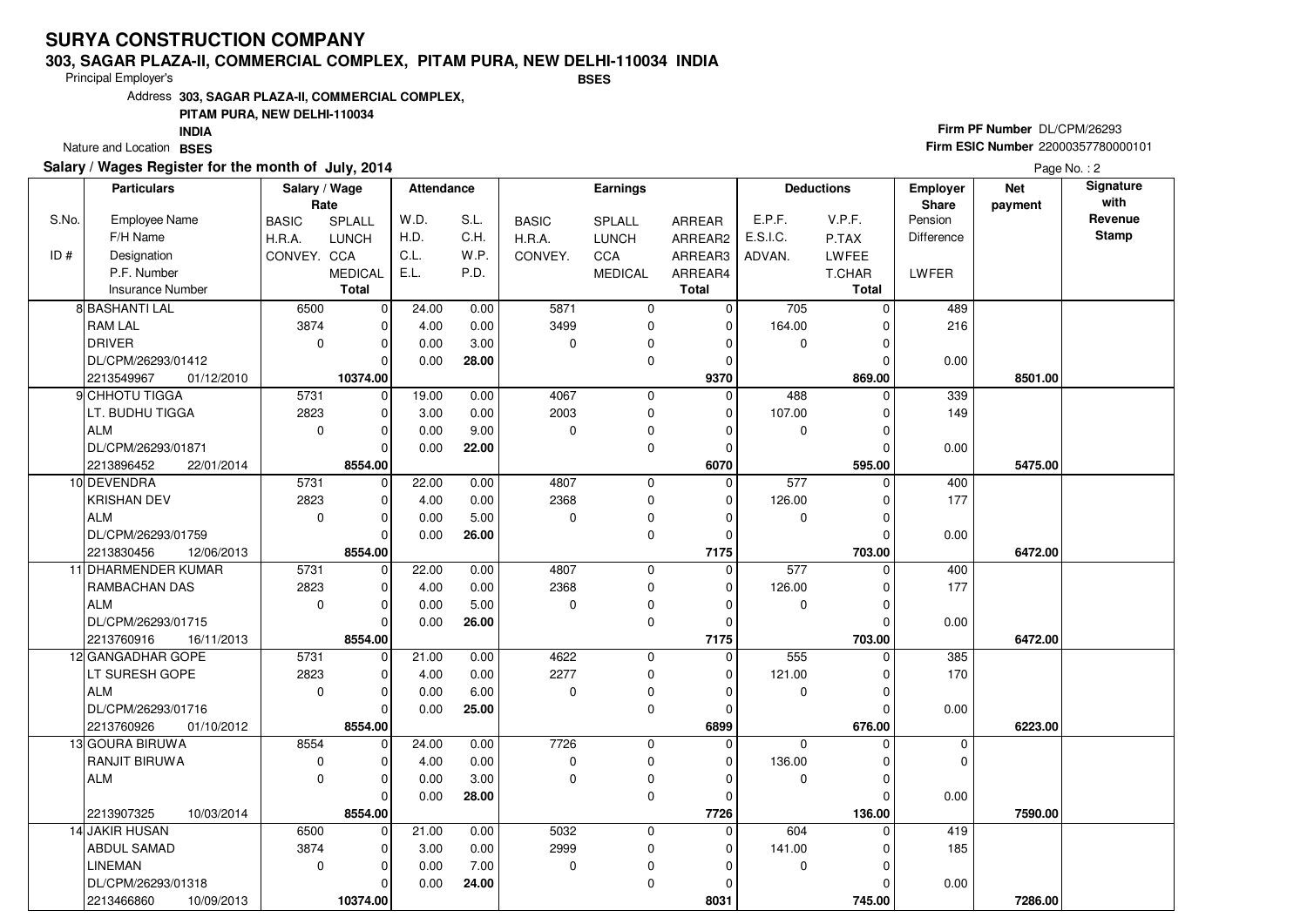### **303, SAGAR PLAZA-II, COMMERCIAL COMPLEX, PITAM PURA, NEW DELHI-110034 INDIABSES**

Principal Employer's

Address**303, SAGAR PLAZA-II, COMMERCIAL COMPLEX,**

### **PITAM PURA, NEW DELHI-110034**

Nature and Location BSES **INDIA**

### **Salary / Wages Register for the month of July, 2014**

## **Firm PF Number** DL/CPM/26293 **Firm ESIC Number** 22000357780000101

|       | <b>Particulars</b>       | Salary / Wage<br>Rate |                | Attendance |          | Earnings     |                |                | <b>Deductions</b> | Employer<br>Share | <b>Net</b><br>payment | Signature<br>with |              |
|-------|--------------------------|-----------------------|----------------|------------|----------|--------------|----------------|----------------|-------------------|-------------------|-----------------------|-------------------|--------------|
| S.No. | <b>Employee Name</b>     | <b>BASIC</b>          | SPLALL         | W.D.       | S.L.     | <b>BASIC</b> | SPLALL         | ARREAR         | E.P.F.            | V.P.F.            | Pension               |                   | Revenue      |
|       | F/H Name                 | H.R.A.                | <b>LUNCH</b>   | H.D.       | C.H.     | H.R.A.       | <b>LUNCH</b>   | ARREAR2        | E.S.I.C.          | P.TAX             | Difference            |                   | <b>Stamp</b> |
| ID#   | Designation              | CONVEY. CCA           |                | C.L.       | W.P.     | CONVEY.      | CCA            | ARREAR3        | ADVAN.            | <b>LWFEE</b>      |                       |                   |              |
|       | P.F. Number              |                       | <b>MEDICAL</b> | E.L.       | P.D.     |              | <b>MEDICAL</b> | ARREAR4        |                   | T.CHAR            | LWFER                 |                   |              |
|       | Insurance Number         |                       | <b>Total</b>   |            |          |              |                | <b>Total</b>   |                   | <b>Total</b>      |                       |                   |              |
|       | 15 KAILASH DAS           | 5731                  | $\mathbf 0$    | 23.00      | 0.00     | 4992         | $\mathbf 0$    | $\Omega$       | 599               | $\Omega$          | 416                   |                   |              |
|       | LT MADHUSUDAN DAS        | 2823                  | $\mathbf 0$    | 4.00       | 0.00     | 2459         | 0              | $\Omega$       | 131.00            |                   | 183                   |                   |              |
|       | <b>ALM</b>               | $\mathbf 0$           | $\mathbf 0$    | 0.00       | 4.00     | 0            | 0              | 0              | 0                 | 0                 |                       |                   |              |
|       | DL/CPM/26293/01725       |                       | $\Omega$       | 0.00       | 27.00    |              | 0              | $\Omega$       |                   |                   | 0.00                  |                   |              |
|       | 2213772675<br>02/12/2013 |                       | 8554.00        |            |          |              |                | 7451           |                   | 730.00            |                       | 6721.00           |              |
|       | 16 LAKHAN KHALKU         | 6500                  | $\mathbf 0$    | 21.00      | 0.00     | 5032         | $\mathbf 0$    | $\Omega$       | 604               | $\Omega$          | 419                   |                   |              |
|       | JEETU KHALKU             | 3874                  | $\mathbf 0$    | 3.00       | 0.00     | 2999         | 0              | $\mathbf 0$    | 141.00            | $\Omega$          | 185                   |                   |              |
|       | <b>LINEMAN</b>           | $\mathbf 0$           | $\mathbf 0$    | 0.00       | 7.00     | 0            | 0              | $\Omega$       | $\mathbf 0$       | O                 |                       |                   |              |
|       | DL/CPM/26293/00700       |                       | $\Omega$       | 0.00       | 24.00    |              | 0              | $\Omega$       |                   | $\Omega$          | 0.00                  |                   |              |
|       | 09/04/2007<br>2213176988 |                       | 10374.00       |            |          |              |                | 8031           |                   | 745.00            |                       | 7286.00           |              |
|       | 17 LALAN SINGH           | 6500                  | $\mathbf 0$    | 0.00       | 0.00     | $\mathbf 0$  | 0              | $\Omega$       | 0                 |                   | 0                     |                   |              |
|       | RAJBALI SINGH            | 3874                  | $\mathbf 0$    | 0.00       | 0.00     | $\mathbf 0$  | 0              | $\mathbf 0$    | 0.00              | 0                 | $\mathbf 0$           |                   |              |
|       | <b>LINEMAN</b>           | $\mathbf 0$           | $\mathbf 0$    | 0.00       | 31.00    | $\Omega$     | 0              | $\Omega$       | 0                 | $\Omega$          |                       |                   |              |
|       | DL/CPM/26293/01443       |                       | $\Omega$       | 0.00       | $0.00\,$ |              | 0              | $\mathbf 0$    |                   | $\Omega$          | 0.00                  |                   |              |
|       | 2213575384<br>15/02/2011 |                       | 10374.00       |            |          |              |                | $\Omega$       |                   | 0.00              |                       | 0.00              |              |
|       | 18 MANOJ KARWA           | 8554                  | 0              | 24.00      | 0.00     | 7726         | 0              | $\Omega$       | $\mathbf 0$       | $\Omega$          | $\mathbf 0$           |                   |              |
|       | ABHIMANU KARWA           | $\mathbf 0$           | $\mathbf 0$    | 4.00       | 0.00     | $\mathbf 0$  | 0              | $\Omega$       | 136.00            | 0                 | $\mathbf 0$           |                   |              |
|       | <b>ALM</b>               | $\mathbf 0$           | $\Omega$       | 0.00       | 3.00     | 0            | 0              | $\Omega$       | $\mathbf 0$       | ∩                 |                       |                   |              |
|       |                          |                       | $\Omega$       | 0.00       | 28.00    |              | 0              | $\mathbf 0$    |                   | $\Omega$          | 0.00                  |                   |              |
|       | 2213932212<br>12/06/2014 |                       | 8554.00        |            |          |              |                | 7726           |                   | 136.00            |                       | 7590.00           |              |
|       | 19 MANOJ KUMAR           | 5731                  | $\mathbf 0$    | 23.00      | 0.00     | 4992         | $\mathbf 0$    | $\Omega$       | 599               | $\Omega$          | 416                   |                   |              |
|       | <b>RAMDEEN</b>           | 2823                  | $\mathbf 0$    | 4.00       | 0.00     | 2459         | 0              | $\Omega$       | 131.00            |                   | 183                   |                   |              |
|       | <b>ALM</b>               | $\mathbf 0$           | $\Omega$       | 0.00       | 4.00     | 0            | 0              | $\Omega$       | $\mathbf 0$       | 0                 |                       |                   |              |
|       | DL/CPM/26293/00840       |                       | $\Omega$       | 0.00       | 27.00    |              | 0              | $\Omega$       |                   | C                 | 0.00                  |                   |              |
|       | 2211675142<br>01/07/2007 |                       | 8554.00        |            |          |              |                | 7451           |                   | 730.00            |                       | 6721.00           |              |
|       | 20 MOHAMAD RINKU         | 5731                  | 0              | 24.00      | 0.00     | 5176         | $\mathbf 0$    | $\mathbf 0$    | 621               | $\Omega$          | 431                   |                   |              |
|       | <b>MOHAMAD SHAHID</b>    | 2823                  | $\Omega$       | 4.00       | 0.00     | 2550         | 0              | $\overline{0}$ | 136.00            |                   | 190                   |                   |              |
|       | <b>ALM</b>               | $\mathbf 0$           | $\mathbf 0$    | 0.00       | 3.00     | 0            | 0              | $\Omega$       | 0                 | 0                 |                       |                   |              |
|       | DL/CPM/26293/01444       |                       | $\Omega$       | 0.00       | 28.00    |              | 0              | $\Omega$       |                   | $\Omega$          | 0.00                  |                   |              |
|       | 2213575396<br>15/02/2011 |                       | 8554.00        |            |          |              |                | 7726           |                   | 757.00            |                       | 6969.00           |              |
|       | 21 MOHD ASRAF            | 5731                  | 0              | 19.00      | 0.00     | 4067         | 0              | 0              | 488               | $\Omega$          | 339                   |                   |              |
|       | LT MOHD IMTIAZ           | 2823                  | $\Omega$       | 3.00       | 0.00     | 2003         | 0              | $\Omega$       | 107.00            |                   | 149                   |                   |              |
|       | <b>ALM</b>               | $\mathbf 0$           | $\mathbf 0$    | 0.00       | 9.00     | 0            | 0              | $\Omega$       | 0                 |                   |                       |                   |              |
|       | DL/CPM/26293/01656       |                       | $\mathbf 0$    | 0.00       | 22.00    |              | $\mathbf 0$    | 0              |                   |                   | 0.00                  |                   |              |
|       | 2213679753<br>10/12/2011 |                       | 8554.00        |            |          |              |                | 6070           |                   | 595.00            |                       | 5475.00           |              |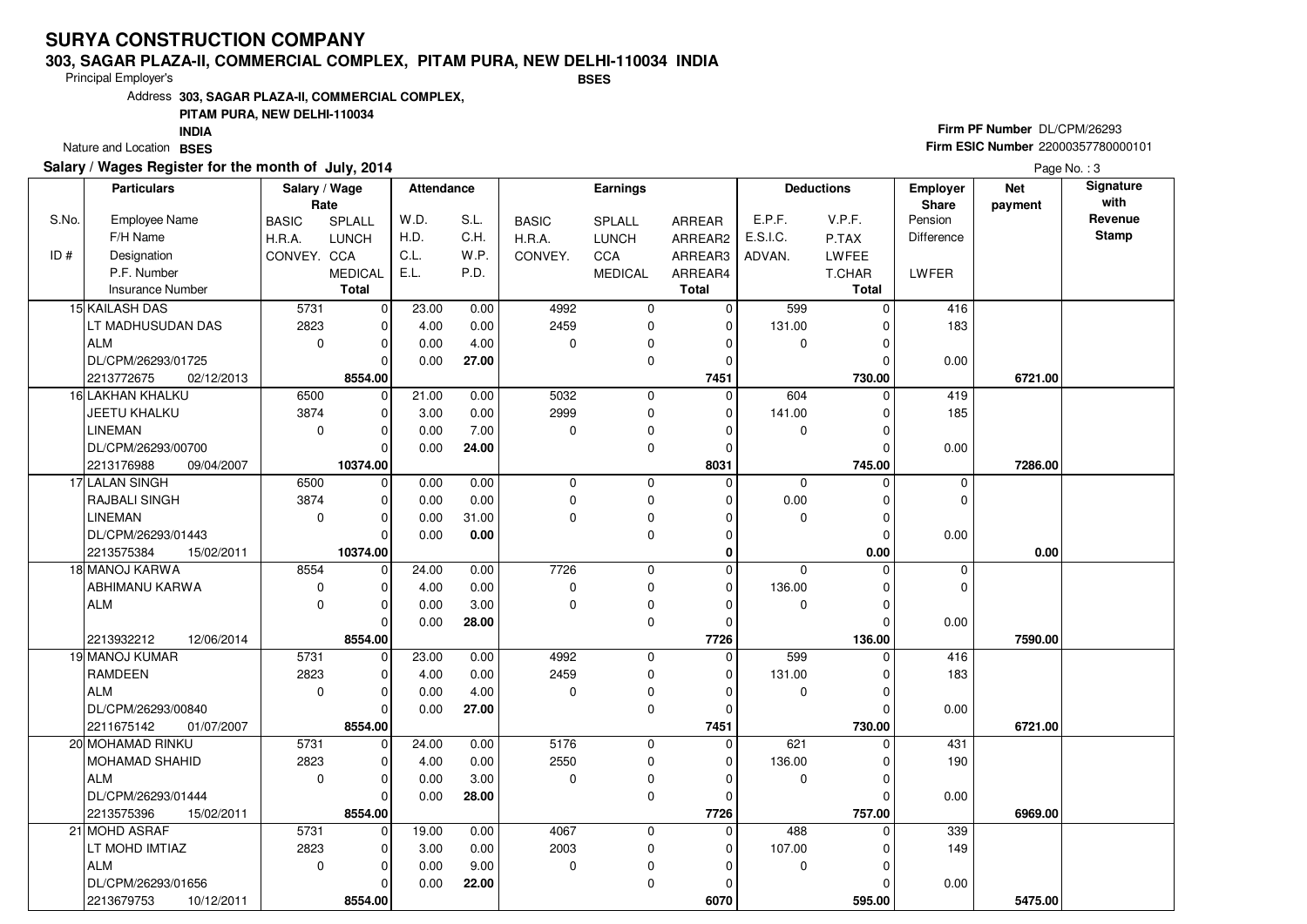#### **303, SAGAR PLAZA-II, COMMERCIAL COMPLEX, PITAM PURA, NEW DELHI-110034 INDIABSES**

Principal Employer's

Address**303, SAGAR PLAZA-II, COMMERCIAL COMPLEX,**

### **PITAM PURA, NEW DELHI-110034**

Nature and Location BSES **INDIA**

### **Salary / Wages Register for the month of July, 2014**

## **Firm PF Number** DL/CPM/26293 **Firm ESIC Number** 22000357780000101

|       | <b>Particulars</b>       | Salary / Wage<br>Rate |                | Attendance |       |              | <b>Earnings</b> |                |             | <b>Deductions</b> | <b>Employer</b><br>Share | <b>Net</b><br>payment | Signature<br>with |
|-------|--------------------------|-----------------------|----------------|------------|-------|--------------|-----------------|----------------|-------------|-------------------|--------------------------|-----------------------|-------------------|
| S.No. | <b>Employee Name</b>     | <b>BASIC</b>          | SPLALL         | W.D.       | S.L.  | <b>BASIC</b> | <b>SPLALL</b>   | <b>ARREAR</b>  | E.P.F.      | V.P.F.            | Pension                  |                       | Revenue           |
|       | F/H Name                 | H.R.A.                | <b>LUNCH</b>   | H.D.       | C.H.  | H.R.A.       | <b>LUNCH</b>    | ARREAR2        | E.S.I.C.    | P.TAX             | Difference               |                       | <b>Stamp</b>      |
| ID#   | Designation              | CONVEY. CCA           |                | C.L.       | W.P.  | CONVEY.      | CCA             | ARREAR3        | ADVAN.      | LWFEE             |                          |                       |                   |
|       | P.F. Number              |                       | <b>MEDICAL</b> | E.L.       | P.D.  |              | <b>MEDICAL</b>  | ARREAR4        |             | T.CHAR            | LWFER                    |                       |                   |
|       | <b>Insurance Number</b>  |                       | <b>Total</b>   |            |       |              |                 | <b>Total</b>   |             | <b>Total</b>      |                          |                       |                   |
|       | 22 MOHD EHSAN            | 5731                  | $\overline{0}$ | 0.00       | 0.00  | $\mathbf 0$  | 0               | $\Omega$       | $\mathbf 0$ | $\Omega$          | $\mathbf 0$              |                       |                   |
|       | SHIRAJUDDIN              | 2823                  | 0              | 0.00       | 0.00  | 0            | 0               | 0              | 0.00        | ŋ                 | $\mathbf 0$              |                       |                   |
|       | <b>ALM</b>               | $\mathbf 0$           | $\mathbf 0$    | 0.00       | 31.00 | 0            | 0               | $\Omega$       | $\mathbf 0$ | O                 |                          |                       |                   |
|       | DL/CPM/26293/00927       |                       | $\Omega$       | 0.00       | 0.00  |              | 0               | $\Omega$       |             | $\Omega$          | 0.00                     |                       |                   |
|       | 2211965134<br>01/02/2008 |                       | 8554.00        |            |       |              |                 | $\mathbf 0$    |             | 0.00              |                          | 0.00                  |                   |
|       | 23 MOHD ISHTIAQ          | 5731                  | $\overline{0}$ | 22.00      | 0.00  | 4807         | 0               | $\overline{0}$ | 577         | $\Omega$          | 400                      |                       |                   |
|       | MOHD MUSLIM              | 2823                  | $\Omega$       | 4.00       | 0.00  | 2368         | 0               | 0              | 126.00      | O                 | 177                      |                       |                   |
|       | <b>ALM</b>               | $\mathbf 0$           | 0              | 0.00       | 5.00  | 0            | 0               | $\Omega$       | 0           | 0                 |                          |                       |                   |
|       | DL/CPM/26293/01286       |                       | $\Omega$       | 0.00       | 26.00 |              | 0               | $\Omega$       |             | O                 | 0.00                     |                       |                   |
|       | 2213306581<br>06/03/2010 |                       | 8554.00        |            |       |              |                 | 7175           |             | 703.00            |                          | 6472.00               |                   |
|       | 24 MUKESH KUMAR SINGH    | 5731                  | $\overline{0}$ | 19.00      | 0.00  | 4067         | 0               | $\mathbf 0$    | 488         | $\Omega$          | 339                      |                       |                   |
|       | RANA PRATAP SINGH        | 2823                  | 0              | 3.00       | 0.00  | 2003         | 0               | 0              | 107.00      | 0                 | 149                      |                       |                   |
|       | <b>ALM</b>               | $\mathbf 0$           | 0              | 0.00       | 9.00  | 0            | 0               | $\Omega$       | 0           | O                 |                          |                       |                   |
|       | DL/CPM/26293/01446       |                       | $\Omega$       | 0.00       | 22.00 |              | 0               | $\Omega$       |             | ŋ                 | 0.00                     |                       |                   |
|       | 15/02/2011<br>2213575418 |                       | 8554.00        |            |       |              |                 | 6070           |             | 595.00            |                          | 5475.00               |                   |
|       | 25 RAJU KUMAR            | 8554                  | 0              | 27.00      | 0.00  | 8554         | 0               | $\Omega$       | $\mathbf 0$ | $\Omega$          | $\mathbf 0$              |                       |                   |
|       | <b>VIJAY KUMAR</b>       | $\mathbf 0$           | $\Omega$       | 4.00       | 0.00  | 0            | 0               | $\Omega$       | 150.00      | ŋ                 | $\Omega$                 |                       |                   |
|       | <b>ALM</b>               | $\mathbf 0$           | $\Omega$       | 0.00       | 0.00  | $\Omega$     | 0               | $\Omega$       | 0           |                   |                          |                       |                   |
|       |                          |                       | $\Omega$       | 0.00       | 31.00 |              | 0               | $\Omega$       |             | $\Omega$          | 0.00                     |                       |                   |
|       | 1113593812<br>04/04/2014 |                       | 8554.00        |            |       |              |                 | 8554           |             | 150.00            |                          | 8404.00               |                   |
|       | 26 RAJU SHAH             | 6500                  | $\mathbf 0$    | 21.00      | 0.00  | 5242         | 0               | $\mathbf 0$    | 629         | O                 | 437                      |                       |                   |
|       | <b>TUNTUN SHAH</b>       | 3874                  | $\Omega$       | 4.00       | 0.00  | 3124         | 0               | 0              | 147.00      |                   | 192                      |                       |                   |
|       | <b>LINEMAN</b>           | $\mathbf 0$           | $\mathbf 0$    | 0.00       | 6.00  | 0            | 0               | 0              | 0           | O                 |                          |                       |                   |
|       | DL/CPM/26293/01260       |                       | $\Omega$       | 0.00       | 25.00 |              | 0               | $\Omega$       |             |                   | 0.00                     |                       |                   |
|       | 2213176991<br>01/11/2013 |                       | 10374.00       |            |       |              |                 | 8366           |             | 776.00            |                          | 7590.00               |                   |
|       | 27 RAJU TOPPO            | 6500                  | $\overline{0}$ | 21.00      | 0.00  | 5242         | 0               | 0              | 629         | $\Omega$          | 437                      |                       |                   |
|       | SINGA TOPPO              | 3874                  | $\Omega$       | 4.00       | 0.00  | 3124         | 0               | $\Omega$       | 147.00      |                   | 192                      |                       |                   |
|       | <b>LINEMAN</b>           | $\Omega$              | $\Omega$       | 0.00       | 6.00  | $\Omega$     | 0               | $\Omega$       | 0           |                   |                          |                       |                   |
|       | DL/CPM/26293/01704       |                       | $\Omega$       | 0.00       | 25.00 |              | 0               | $\Omega$       |             |                   | 0.00                     |                       |                   |
|       | 2210026296<br>09/07/2012 |                       | 10374.00       |            |       |              |                 | 8366           |             | 776.00            |                          | 7590.00               |                   |
|       | 28 RAMA SHANKAR YADAV    | 5731                  | $\overline{0}$ | 16.00      | 0.00  | 3513         | 0               | $\mathbf 0$    | 422         | $\Omega$          | 293                      |                       |                   |
|       | SUBARAN YADAV            | 2823                  | $\Omega$       | 3.00       | 0.00  | 1730         | 0               | $\Omega$       | 92.00       |                   | 129                      |                       |                   |
|       | <b>ALM</b>               | $\Omega$              | $\Omega$       | 0.00       | 12.00 | $\Omega$     | 0               | O              | 0           |                   |                          |                       |                   |
|       | DL/CPM/26293/00984       |                       | 0              | 0.00       | 19.00 |              | 0               | 0              |             |                   | 0.00                     |                       |                   |
|       | 2212500764<br>28/11/2008 |                       | 8554.00        |            |       |              |                 | 5243           |             | 514.00            |                          | 4729.00               |                   |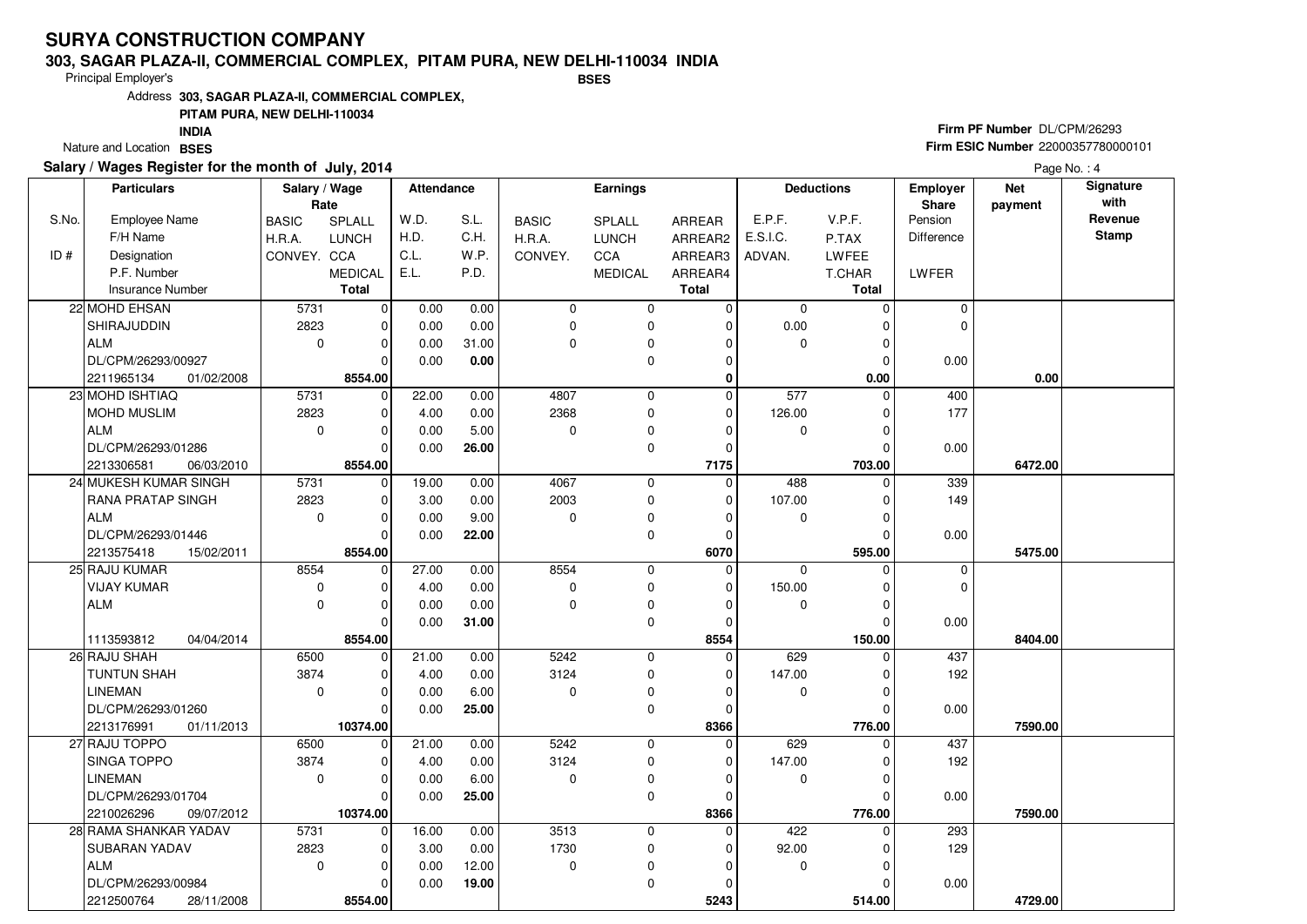### **303, SAGAR PLAZA-II, COMMERCIAL COMPLEX, PITAM PURA, NEW DELHI-110034 INDIABSES**

Principal Employer's

Address**303, SAGAR PLAZA-II, COMMERCIAL COMPLEX,**

### **PITAM PURA, NEW DELHI-110034**

Nature and Location BSES **INDIA**

### **Salary / Wages Register for the month of July, 2014**

## **Firm PF Number** DL/CPM/26293 **Firm ESIC Number** 22000357780000101

|       | <b>Particulars</b>         | Salary / Wage<br>Rate |                | Attendance |       | <b>Earnings</b> |                | <b>Deductions</b> |             | Employer<br>Share | <b>Net</b><br>payment | Signature<br>with |              |
|-------|----------------------------|-----------------------|----------------|------------|-------|-----------------|----------------|-------------------|-------------|-------------------|-----------------------|-------------------|--------------|
| S.No. | <b>Employee Name</b>       | <b>BASIC</b>          | SPLALL         | W.D.       | S.L.  | <b>BASIC</b>    | SPLALL         | ARREAR            | E.P.F.      | V.P.F.            | Pension               |                   | Revenue      |
|       | F/H Name                   | H.R.A.                | <b>LUNCH</b>   | H.D.       | C.H.  | H.R.A.          | <b>LUNCH</b>   | ARREAR2           | E.S.I.C.    | P.TAX             | <b>Difference</b>     |                   | <b>Stamp</b> |
| ID#   | Designation                | CONVEY. CCA           |                | C.L.       | W.P.  | CONVEY.         | CCA            | ARREAR3           | ADVAN.      | LWFEE             |                       |                   |              |
|       | P.F. Number                |                       | <b>MEDICAL</b> | E.L.       | P.D.  |                 | <b>MEDICAL</b> | ARREAR4           |             | T.CHAR            | LWFER                 |                   |              |
|       | <b>Insurance Number</b>    |                       | <b>Total</b>   |            |       |                 |                | <b>Total</b>      |             | <b>Total</b>      |                       |                   |              |
|       | 29 RAMESHWAR               | 6500                  | $\overline{0}$ | 27.00      | 0.00  | 6500            | 0              | $\Omega$          | 780         | $\Omega$          | 541                   |                   |              |
|       | SURESH CHAND               | 3874                  | $\mathbf 0$    | 4.00       | 0.00  | 3874            | 0              | $\mathbf 0$       | 182.00      | ŋ                 | 239                   |                   |              |
|       | <b>LINEMAN</b>             | $\mathbf 0$           | $\mathbf 0$    | 0.00       | 0.00  | 0               | 0              | 0                 | $\mathbf 0$ | O                 |                       |                   |              |
|       | DL/CPM/26293/01494         |                       | $\Omega$       | 0.00       | 31.00 |                 | 0              | 0                 |             |                   | 0.00                  |                   |              |
|       | 2213635001<br>10/09/2013   |                       | 10374.00       |            |       |                 |                | 10374             |             | 962.00            |                       | 9412.00           |              |
|       | <b>30 RANA KUMAR SINGH</b> | 6500                  | $\Omega$       | 17.00      | 0.00  | 4194            | 0              | $\Omega$          | 503         | $\Omega$          | $\overline{349}$      |                   |              |
|       | <b>JAMIDAR SINGH</b>       | 3874                  | $\mathbf 0$    | 3.00       | 0.00  | 2499            | 0              | 0                 | 118.00      | O                 | 154                   |                   |              |
|       | <b>LINEMAN</b>             | 0                     | $\mathbf 0$    | 0.00       | 11.00 | 0               | 0              | 0                 | 0           | ŋ                 |                       |                   |              |
|       | DL/CPM/26293/01467         |                       | $\Omega$       | 0.00       | 20.00 |                 | 0              | $\Omega$          |             | O                 | 0.00                  |                   |              |
|       | 2213585660<br>17/03/2011   |                       | 10374.00       |            |       |                 |                | 6693              |             | 621.00            |                       | 6072.00           |              |
|       | 31 RANJEET SADA            | 6500                  | $\Omega$       | 0.00       | 0.00  | 0               | 0              | $\Omega$          | 0           | ŋ                 | 0                     |                   |              |
|       | <b>BERES SADA</b>          | 3874                  | 0              | 0.00       | 0.00  | 0               | 0              | $\Omega$          | 0.00        | 0                 | $\Omega$              |                   |              |
|       | <b>DRIVER</b>              | $\mathbf 0$           | $\Omega$       | 0.00       | 31.00 | $\Omega$        | 0              | $\Omega$          | 0           | O                 |                       |                   |              |
|       | DL/CPM/26293/00975         |                       | $\Omega$       | 0.00       | 0.00  |                 | 0              | $\Omega$          |             | $\Omega$          | 0.00                  |                   |              |
|       | 2212257218<br>01/08/2008   |                       | 10374.00       |            |       |                 |                | $\bf{0}$          |             | 0.00              |                       | 0.00              |              |
|       | 32 RAVI SHARMA             | 6500                  | $\overline{0}$ | 27.00      | 0.00  | 6500            | 0              | $\Omega$          | 780         | $\Omega$          | 541                   |                   |              |
|       | <b>SISTO MISTRI</b>        | 3874                  | $\Omega$       | 4.00       | 0.00  | 3874            | 0              | $\mathbf 0$       | 182.00      | 0                 | 239                   |                   |              |
|       | <b>LINEMAN</b>             | $\mathbf 0$           | $\Omega$       | 0.00       | 0.00  | $\Omega$        | 0              | O                 | 0           | C                 |                       |                   |              |
|       | DL/CPM/26293/00659         |                       | $\Omega$       | 0.00       | 31.00 |                 | 0              | $\Omega$          |             | 0                 | 0.00                  |                   |              |
|       | 2205498595<br>18/11/2006   |                       | 10374.00       |            |       |                 |                | 10374             |             | 962.00            |                       | 9412.00           |              |
|       | 33 SACHIN BEHRA            | 6500                  | $\Omega$       | 27.00      | 0.00  | 6500            | 0              | $\Omega$          | 780         | O                 | 541                   |                   |              |
|       | RAJENDER BEHRA             | 3874                  | $\Omega$       | 4.00       | 0.00  | 3874            | 0              | $\Omega$          | 182.00      | 0                 | 239                   |                   |              |
|       | <b>LINEMAN</b>             | $\mathbf 0$           | $\Omega$       | 0.00       | 0.00  | $\Omega$        | 0              | $\Omega$          | $\mathbf 0$ | $\Omega$          |                       |                   |              |
|       | DL/CPM/26293/01469         |                       | $\Omega$       | 0.00       | 31.00 |                 | 0              | $\Omega$          |             |                   | 0.00                  |                   |              |
|       | 2213585667<br>17/03/2011   |                       | 10374.00       |            |       |                 |                | 10374             |             | 962.00            |                       | 9412.00           |              |
|       | 34 SAFIQUL ASLAM           | 5731                  | $\overline{0}$ | 23.00      | 0.00  | 4992            | 0              | 0                 | 599         | $\Omega$          | 416                   |                   |              |
|       | <b>ABDUL LATIF</b>         | 2823                  | $\Omega$       | 4.00       | 0.00  | 2459            | 0              | $\Omega$          | 131.00      |                   | 183                   |                   |              |
|       | <b>ALM</b>                 | $\mathbf 0$           | $\Omega$       | 0.00       | 4.00  | $\Omega$        | 0              | $\Omega$          | 0           | O                 |                       |                   |              |
|       | DL/CPM/26293/00686         |                       | $\Omega$       | 0.00       | 27.00 |                 | 0              | $\Omega$          |             |                   | 0.00                  |                   |              |
|       | 2210093891<br>10/09/2013   |                       | 8554.00        |            |       |                 |                | 7451              |             | 730.00            |                       | 6721.00           |              |
|       | 35 SANJAY KUMAR            | 5731                  | $\overline{0}$ | 0.00       | 0.00  | $\mathbf 0$     | 0              | $\mathbf 0$       | $\mathbf 0$ | $\Omega$          | 0                     |                   |              |
|       | <b>RANGILAL</b>            | 2823                  | $\Omega$       | 0.00       | 0.00  | 0               | 0              | $\Omega$          | 0.00        |                   | $\mathbf 0$           |                   |              |
|       | <b>ALM</b>                 | $\Omega$              | 0              | 0.00       | 31.00 | $\Omega$        | 0              | $\Omega$          | 0           | ŋ                 |                       |                   |              |
|       | DL/CPM/26293/01670         |                       | 0              | 0.00       | 0.00  |                 | 0              | 0                 |             |                   | 0.00                  |                   |              |
|       | 2213695017<br>15/02/2012   |                       | 8554.00        |            |       |                 |                | $\mathbf{0}$      |             | 0.00              |                       | 0.00              |              |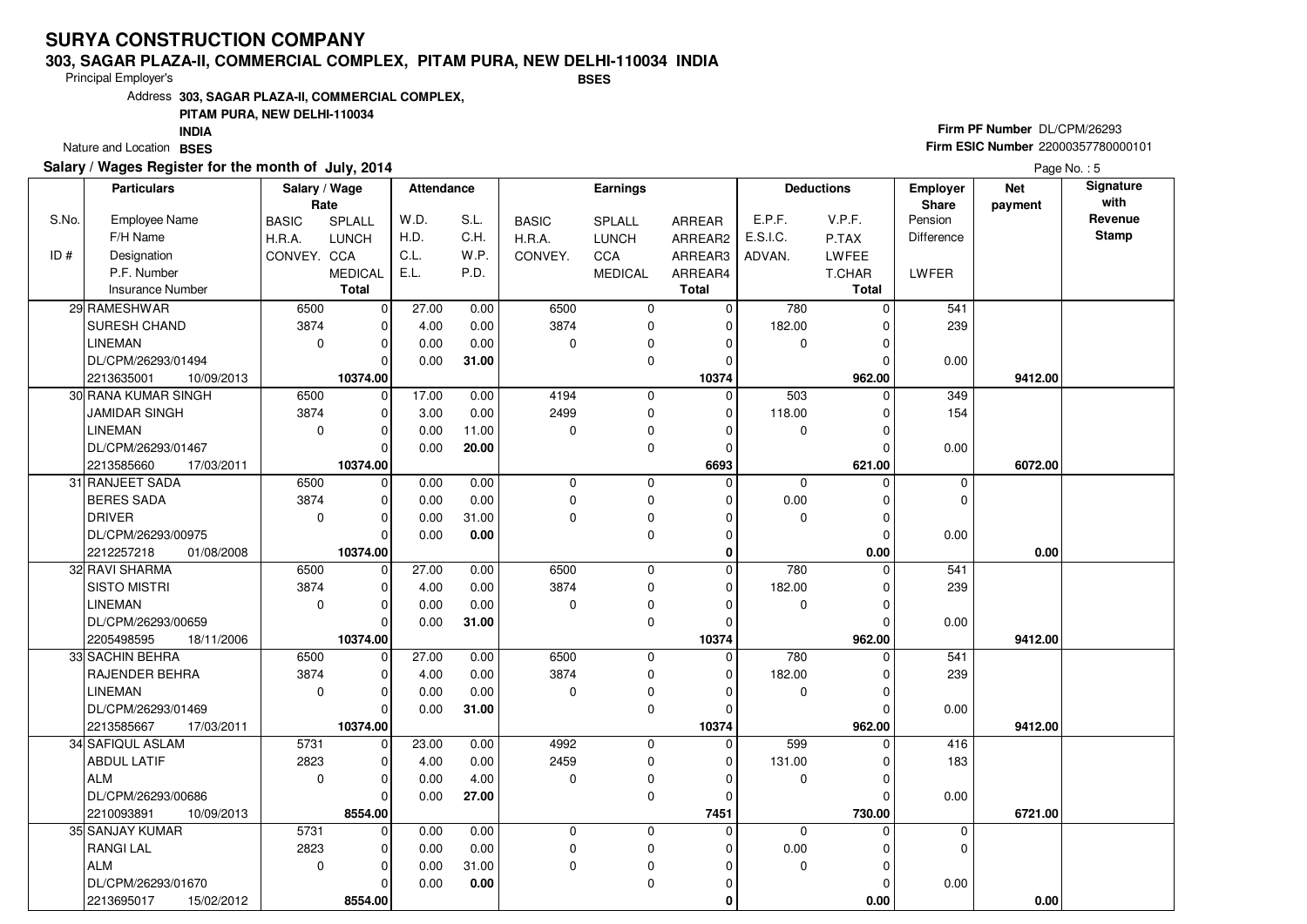#### **303, SAGAR PLAZA-II, COMMERCIAL COMPLEX, PITAM PURA, NEW DELHI-110034 INDIABSES**

Principal Employer's

Address**303, SAGAR PLAZA-II, COMMERCIAL COMPLEX,**

### **PITAM PURA, NEW DELHI-110034**

Nature and Location BSES **INDIA**

### **Salary / Wages Register for the month of July, 2014**

## **Firm PF Number** DL/CPM/26293 **Firm ESIC Number** 22000357780000101

|       | <b>Particulars</b>       | Salary / Wage<br>Rate |                | Attendance |       | <b>Earnings</b> |                |               |             | <b>Deductions</b> | <b>Employer</b><br>Share | <b>Net</b><br>payment | Signature<br>with |
|-------|--------------------------|-----------------------|----------------|------------|-------|-----------------|----------------|---------------|-------------|-------------------|--------------------------|-----------------------|-------------------|
| S.No. | <b>Employee Name</b>     | <b>BASIC</b>          | <b>SPLALL</b>  | W.D.       | S.L.  | <b>BASIC</b>    | <b>SPLALL</b>  | <b>ARREAR</b> | E.P.F.      | V.P.F.            | Pension                  |                       | Revenue           |
|       | F/H Name                 | H.R.A.                | <b>LUNCH</b>   | H.D.       | C.H.  | H.R.A.          | LUNCH          | ARREAR2       | E.S.I.C.    | P.TAX             | Difference               |                       | <b>Stamp</b>      |
| ID#   | Designation              | CONVEY. CCA           |                | C.L.       | W.P.  | CONVEY.         | CCA            | ARREAR3       | ADVAN.      | LWFEE             |                          |                       |                   |
|       | P.F. Number              |                       | <b>MEDICAL</b> | E.L.       | P.D.  |                 | <b>MEDICAL</b> | ARREAR4       |             | T.CHAR            | LWFER                    |                       |                   |
|       | Insurance Number         |                       | <b>Total</b>   |            |       |                 |                | <b>Total</b>  |             | <b>Total</b>      |                          |                       |                   |
|       | 36 SHAN BABU             | 10374                 | $\overline{0}$ | 24.00      | 0.00  | 9370            | 0              | 0             | $\mathbf 0$ | $\Omega$          | $\mathbf 0$              |                       |                   |
|       | RAJU                     | 0                     | $\mathbf 0$    | 4.00       | 0.00  | $\mathbf 0$     | 0              | $\Omega$      | 164.00      | ŋ                 | $\Omega$                 |                       |                   |
|       | <b>LINEMAN</b>           | 0                     | 0              | 0.00       | 3.00  | 0               | 0              | $\Omega$      | 0           |                   |                          |                       |                   |
|       |                          |                       | $\Omega$       | 0.00       | 28.00 |                 | 0              | $\Omega$      |             |                   | 0.00                     |                       |                   |
|       | 2210026312<br>09/04/2014 |                       | 10374.00       |            |       |                 |                | 9370          |             | 164.00            |                          | 9206.00               |                   |
|       | 37 SHANKAR SINGH         | 5731                  | $\overline{0}$ | 21.00      | 0.00  | 4622            | 0              | $\Omega$      | 555         | $\Omega$          | 385                      |                       |                   |
|       | <b>MURALI SINGH</b>      | 2823                  | $\mathbf 0$    | 4.00       | 0.00  | 2277            | 0              | 0             | 121.00      | O                 | 170                      |                       |                   |
|       | <b>ALM</b>               | $\mathbf 0$           | $\mathbf 0$    | 0.00       | 6.00  | 0               | 0              | 0             | $\mathbf 0$ | 0                 |                          |                       |                   |
|       | DL/CPM/26293/01756       |                       | $\Omega$       | 0.00       | 25.00 |                 | 0              | $\Omega$      |             | O                 | 0.00                     |                       |                   |
|       | 2213816829<br>10/05/2013 |                       | 8554.00        |            |       |                 |                | 6899          |             | 676.00            |                          | 6223.00               |                   |
|       | 38 SHRIKANT SAH          | 6500                  | $\Omega$       | 0.00       | 0.00  | $\mathbf 0$     | 0              | $\Omega$      | $\mathbf 0$ |                   | $\mathbf 0$              |                       |                   |
|       | <b>GHANSHYAM SAH</b>     | 4810                  | 0              | 0.00       | 0.00  | $\mathbf 0$     | 0              | 0             | 0.00        | 0                 | $\mathbf 0$              |                       |                   |
|       | <b>SUPERVISOR</b>        | $\mathbf 0$           | 0              | 0.00       | 31.00 | $\Omega$        | 0              | $\Omega$      | 0           | 0                 |                          |                       |                   |
|       | DL/CPM/26293/01750       |                       | $\Omega$       | 0.00       | 0.00  |                 | 0              | $\Omega$      |             | $\Omega$          | 0.00                     |                       |                   |
|       | 2213795983<br>15/02/2013 |                       | 11310.00       |            |       |                 |                | $\mathbf 0$   |             | 0.00              |                          | 0.00                  |                   |
|       | 39 SHYAM SINGH           | 6500                  | 0              | 24.00      | 0.00  | 5871            | 0              | $\Omega$      | 705         | $\Omega$          | 489                      |                       |                   |
|       | SURESH SINGH             | 3874                  | $\Omega$       | 4.00       | 0.00  | 3499            | 0              | $\Omega$      | 164.00      | O                 | 216                      |                       |                   |
|       | <b>DRIVER</b>            | 0                     | 0              | 0.00       | 3.00  | 0               | 0              | $\Omega$      | 0           | O                 |                          |                       |                   |
|       | DL/CPM/26293/01416       |                       | $\Omega$       | 0.00       | 28.00 |                 | 0              | $\Omega$      |             | $\Omega$          | 0.00                     |                       |                   |
|       | 2205486451<br>14/04/2014 |                       | 10374.00       |            |       |                 |                | 9370          |             | 869.00            |                          | 8501.00               |                   |
|       | 40 SOM DUTT              | 6500                  | $\mathbf 0$    | 21.00      | 0.00  | 5242            | 0              | $\mathbf 0$   | 629         | ŋ                 | 437                      |                       |                   |
|       | <b>HARI LAL</b>          | 3874                  | 0              | 4.00       | 0.00  | 3124            | 0              | 0             | 147.00      | 0                 | 192                      |                       |                   |
|       | <b>LINEMAN</b>           | 0                     | $\Omega$       | 0.00       | 6.00  | $\Omega$        | 0              | $\Omega$      | $\mathbf 0$ | O                 |                          |                       |                   |
|       | DL/CPM/26293/01338       |                       | $\mathbf 0$    | 0.00       | 25.00 |                 | 0              | $\Omega$      |             |                   | 0.00                     |                       |                   |
|       | 2213501221<br>15/07/2010 |                       | 10374.00       |            |       |                 |                | 8366          |             | 776.00            |                          | 7590.00               |                   |
|       | 41 SUBHASH KUMAR         | 5731                  | 0              | 17.00      | 0.00  | 3697            | 0              | 0             | 444         | $\Omega$          | 308                      |                       |                   |
|       | <b>JATAN SINGH</b>       | 2823                  | 0              | 3.00       | 0.00  | 1821            | 0              | $\Omega$      | 97.00       |                   | 136                      |                       |                   |
|       | <b>ALM</b>               | $\mathbf 0$           | $\mathbf 0$    | 0.00       | 11.00 | $\mathbf 0$     | 0              | $\Omega$      | $\mathbf 0$ | O                 |                          |                       |                   |
|       | DL/CPM/26293/00842       |                       | $\Omega$       | 0.00       | 20.00 |                 | 0              | $\Omega$      |             | O                 | 0.00                     |                       |                   |
|       | 2211675199<br>01/07/2007 |                       | 8554.00        |            |       |                 |                | 5518          |             | 541.00            |                          | 4977.00               |                   |
|       | 42 SUKRA KHALKO          | 5731                  | $\overline{0}$ | 9.00       | 0.00  | 1849            | 0              | $\mathbf 0$   | 222         | $\Omega$          | 154                      |                       |                   |
|       | <b>BAIZU KHALKO</b>      | 2823                  | $\Omega$       | 1.00       | 0.00  | 911             | 0              | 0             | 49.00       |                   | 68                       |                       |                   |
|       | <b>ALM</b>               | $\mathbf 0$           | 0              | 0.00       | 21.00 | $\mathbf 0$     | 0              | $\Omega$      | 0           |                   |                          |                       |                   |
|       | DL/CPM/26293/01859       |                       | $\mathbf 0$    | 0.00       | 10.00 |                 | 0              | $\Omega$      |             |                   | 0.00                     |                       |                   |
|       | 2213873389<br>01/11/2013 |                       | 8554.00        |            |       |                 |                | 2760          |             | 271.00            |                          | 2489.00               |                   |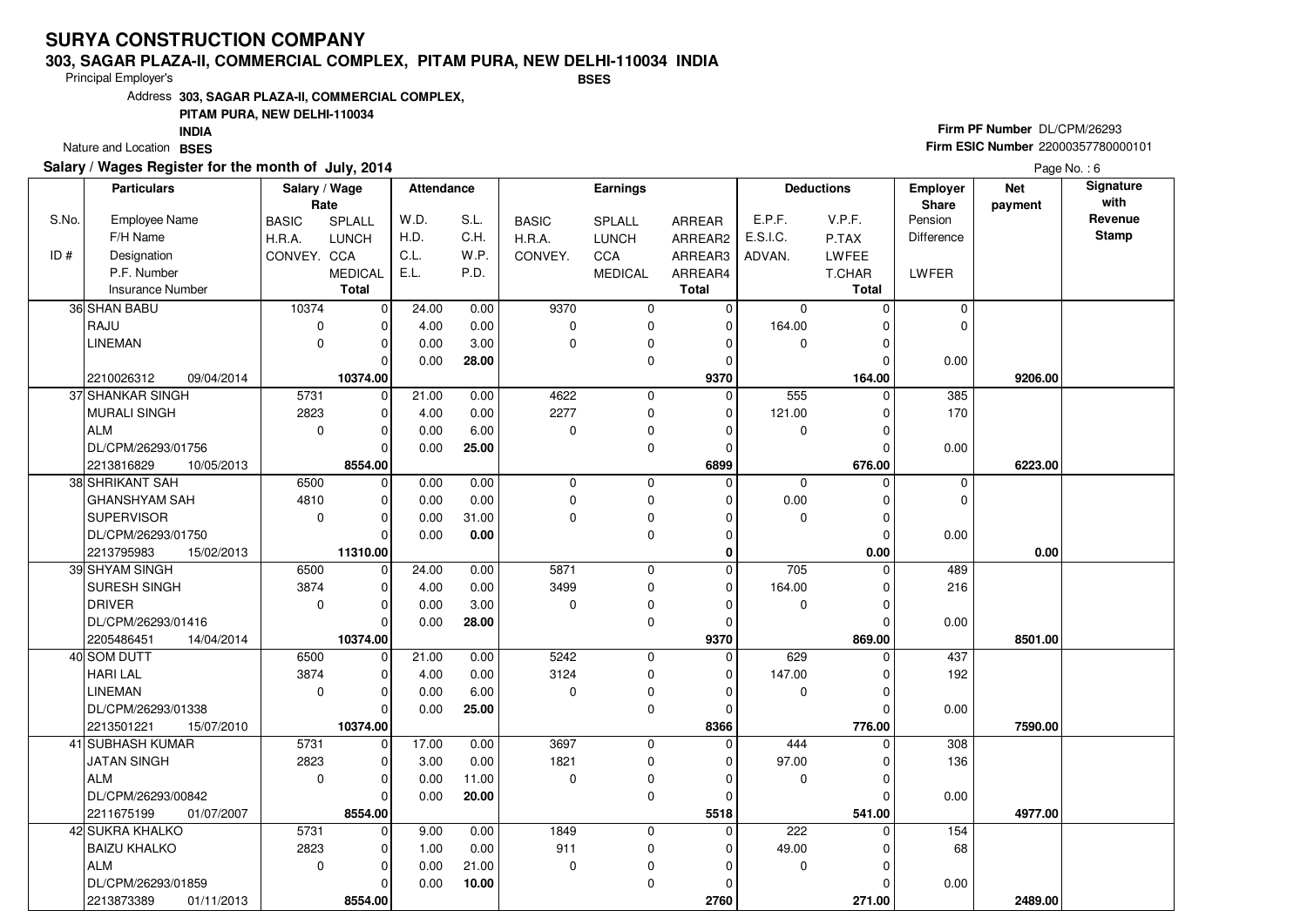#### **303, SAGAR PLAZA-II, COMMERCIAL COMPLEX, PITAM PURA, NEW DELHI-110034 INDIABSES**

Principal Employer's

Address**303, SAGAR PLAZA-II, COMMERCIAL COMPLEX,**

### **PITAM PURA, NEW DELHI-110034**

Nature and Location BSES **INDIA**

### **Salary / Wages Register for the month of July, 2014**

## **Firm PF Number** DL/CPM/26293 **Firm ESIC Number** 22000357780000101

|              | <b>Particulars</b>       | Salary / Wage        |                | Attendance |       | Earnings     |                | <b>Deductions</b>       |             | <b>Employer</b><br>Share | <b>Net</b>       | Signature<br>with |              |
|--------------|--------------------------|----------------------|----------------|------------|-------|--------------|----------------|-------------------------|-------------|--------------------------|------------------|-------------------|--------------|
| S.No.        | <b>Employee Name</b>     | Rate<br><b>BASIC</b> | SPLALL         | W.D.       | S.L.  | <b>BASIC</b> | SPLALL         | <b>ARREAR</b>           | E.P.F.      | V.P.F.                   | Pension          | payment           | Revenue      |
|              | F/H Name                 | H.R.A.               | <b>LUNCH</b>   | H.D.       | C.H.  | H.R.A.       | LUNCH          | ARREAR2                 | E.S.I.C.    | P.TAX                    | Difference       |                   | <b>Stamp</b> |
| ID#          | Designation              | CONVEY. CCA          |                | C.L.       | W.P.  | CONVEY.      | CCA            | ARREAR3                 | ADVAN.      | LWFEE                    |                  |                   |              |
|              | P.F. Number              |                      | <b>MEDICAL</b> | E.L.       | P.D.  |              |                |                         |             |                          |                  |                   |              |
|              | <b>Insurance Number</b>  |                      | <b>Total</b>   |            |       |              | <b>MEDICAL</b> | ARREAR4<br><b>Total</b> |             | T.CHAR<br><b>Total</b>   | LWFER            |                   |              |
|              | 43 SUNIL GOPE            |                      |                |            |       | 5176         |                | $\Omega$                |             |                          |                  |                   |              |
|              |                          | 5731                 | 0              | 24.00      | 0.00  |              | $\mathbf 0$    |                         | 621         | $\mathbf 0$              | 431              |                   |              |
|              | LALMOHAN GOPE            | 2823                 | 0              | 4.00       | 0.00  | 2550         | $\mathbf 0$    | $\mathbf 0$             | 136.00      | 0                        | 190              |                   |              |
|              | <b>ALM</b>               | $\mathbf 0$          | $\mathbf 0$    | 0.00       | 3.00  | $\mathbf 0$  | $\mathbf 0$    | $\Omega$                | $\mathbf 0$ | $\Omega$                 |                  |                   |              |
|              | DL/CPM/26293/01873       |                      | $\Omega$       | 0.00       | 28.00 |              | $\mathbf 0$    | $\Omega$                |             | $\Omega$                 | 0.00             |                   |              |
|              | 2213896996<br>28/01/2014 |                      | 8554.00        |            |       |              |                | 7726                    |             | 757.00                   |                  | 6969.00           |              |
|              | 44 TAJDAR AHMED          | 11310                | $\Omega$       | 27.00      | 0.00  | 11310        | $\mathbf 0$    | $\Omega$                | $\mathbf 0$ | 0                        | $\mathbf 0$      |                   |              |
|              | SYED VIQAR AHMED         | $\pmb{0}$            | $\Omega$       | 4.00       | 0.00  | $\mathbf 0$  | $\mathbf 0$    | $\Omega$                | 198.00      | 0                        | $\Omega$         |                   |              |
|              | <b>SUPERVISOR</b>        | $\mathbf 0$          | 0              | 0.00       | 0.00  | $\Omega$     | $\mathbf 0$    | 0                       | $\mathbf 0$ | $\mathbf 0$              |                  |                   |              |
|              |                          |                      | $\Omega$       | 0.00       | 31.00 |              | $\mathbf 0$    | $\Omega$                |             | $\Omega$                 | 0.00             |                   |              |
|              | 2213854531<br>02/09/2013 |                      | 11310.00       |            |       |              |                | 11310                   |             | 198.00                   |                  | 11112.00          |              |
|              | 45 UDIT NARAYAN          | 6500                 | $\mathbf 0$    | 26.00      | 0.00  | 6290         | $\mathbf 0$    | $\Omega$                | 755         | 0                        | 524              |                   |              |
|              | R S THAKUR               | 4810                 | $\overline{0}$ | 4.00       | 0.00  | 4655         | $\mathbf 0$    | $\Omega$                | 192.00      | 0                        | 231              |                   |              |
| <b>DELHI</b> | <b>SUPERVISOR</b>        | $\mathbf 0$          | 0              | 0.00       | 1.00  | $\mathbf 0$  | $\mathbf 0$    | $\Omega$                | $\mathbf 0$ | 0                        |                  |                   |              |
|              | DL/CPM/26293/00685       |                      | $\Omega$       | 0.00       | 30.00 |              | $\mathbf 0$    | $\Omega$                |             | $\mathbf 0$              | 0.00             |                   |              |
|              | 2210093888<br>01/02/2007 |                      | 11310.00       |            |       |              |                | 10945                   |             | 947.00                   |                  | 9998.00           |              |
|              | 46 VIJAY TIU             | 5731                 | 0              | 0.00       | 0.00  | $\pmb{0}$    | $\mathbf 0$    | $\mathbf 0$             | $\mathbf 0$ | 0                        | 0                |                   |              |
|              | <b>MATA TIU</b>          | 2823                 | $\Omega$       | 0.00       | 0.00  | $\mathbf 0$  | $\mathbf 0$    | $\Omega$                | 0.00        | 0                        | $\Omega$         |                   |              |
|              | <b>ALM</b>               | $\mathbf 0$          | $\mathbf 0$    | 0.00       | 31.00 | $\mathbf 0$  | $\mathbf 0$    | $\Omega$                | 0           | 0                        |                  |                   |              |
|              | DL/CPM/26293/01841       |                      | $\Omega$       | 0.00       | 0.00  |              | $\mathbf 0$    | $\Omega$                |             | $\mathbf{0}$             | 0.00             |                   |              |
|              | 2213836464<br>08/07/2013 |                      | 8554.00        |            |       |              |                | 0                       |             | 0.00                     |                  | 0.00              |              |
|              | 47 VINOD KUMAR           | 10374                | 0              | 0.00       | 0.00  | $\pmb{0}$    | $\mathbf 0$    | 0                       | $\mathbf 0$ | 0                        | $\mathbf 0$      |                   |              |
|              | <b>DHANPAL SINGH</b>     | $\mathbf 0$          | $\Omega$       | 0.00       | 0.00  | $\Omega$     | $\mathbf 0$    | 0                       | 0.00        | 0                        | $\Omega$         |                   |              |
|              | <b>LINEMAN</b>           | $\mathbf 0$          | $\mathbf 0$    | 0.00       | 31.00 | $\mathbf 0$  | $\mathbf 0$    | 0                       | $\mathbf 0$ | $\mathsf 0$              |                  |                   |              |
|              |                          |                      | $\Omega$       | 0.00       | 0.00  |              | $\mathbf 0$    | $\Omega$                |             | $\Omega$                 | 0.00             |                   |              |
|              | 2213877882<br>21/11/2013 |                      | 10374.00       |            |       |              |                | $\bf{0}$                |             | 0.00                     |                  | 0.00              |              |
|              | 48 VINOD KUMAR           | 10374                | $\mathbf 0$    | 17.00      | 0.00  | 6693         | $\mathbf 0$    | 0                       | $\mathbf 0$ | 0                        | $\mathbf 0$      |                   |              |
|              | PANNA LAL JAISWAL        | 0                    | 0              | 3.00       | 0.00  | $\mathbf 0$  | $\mathbf 0$    | $\Omega$                | 118.00      | 0                        | $\Omega$         |                   |              |
|              | <b>LINEMAN</b>           | $\Omega$             | $\Omega$       | 0.00       | 11.00 | $\mathbf 0$  | $\mathbf 0$    | $\Omega$                | 0           | 0                        |                  |                   |              |
|              |                          |                      | $\Omega$       | 0.00       | 20.00 |              | $\mathbf 0$    | $\Omega$                |             | $\Omega$                 | 0.00             |                   |              |
|              | 2213935147<br>25/06/2014 |                      | 10374.00       |            |       |              |                | 6693                    |             | 118.00                   |                  | 6575.00           |              |
|              | 49 VIRSA TIGGA           | 5731                 | $\mathbf 0$    | 21.00      | 0.00  | 4437         | $\mathbf 0$    | $\mathbf 0$             | 532         | 0                        | $\overline{370}$ |                   |              |
|              | <b>BUDHU TIGGA</b>       | 2823                 | $\Omega$       | 3.00       | 0.00  | 2186         | $\mathbf 0$    | $\Omega$                | 116.00      | $\mathbf 0$              | 162              |                   |              |
|              | <b>ALM</b>               | $\Omega$             | $\Omega$       | 0.00       | 7.00  | $\Omega$     | $\mathbf 0$    | O                       | $\mathbf 0$ | $\Omega$                 |                  |                   |              |
|              | DL/CPM/26293/00674       |                      | 0              | 0.00       | 24.00 |              | $\Omega$       | $\Omega$                |             | $\Omega$                 | 0.00             |                   |              |
|              | 2213332081<br>02/12/2013 |                      | 8554.00        |            |       |              |                | 6623                    |             | 648.00                   |                  | 5975.00           |              |